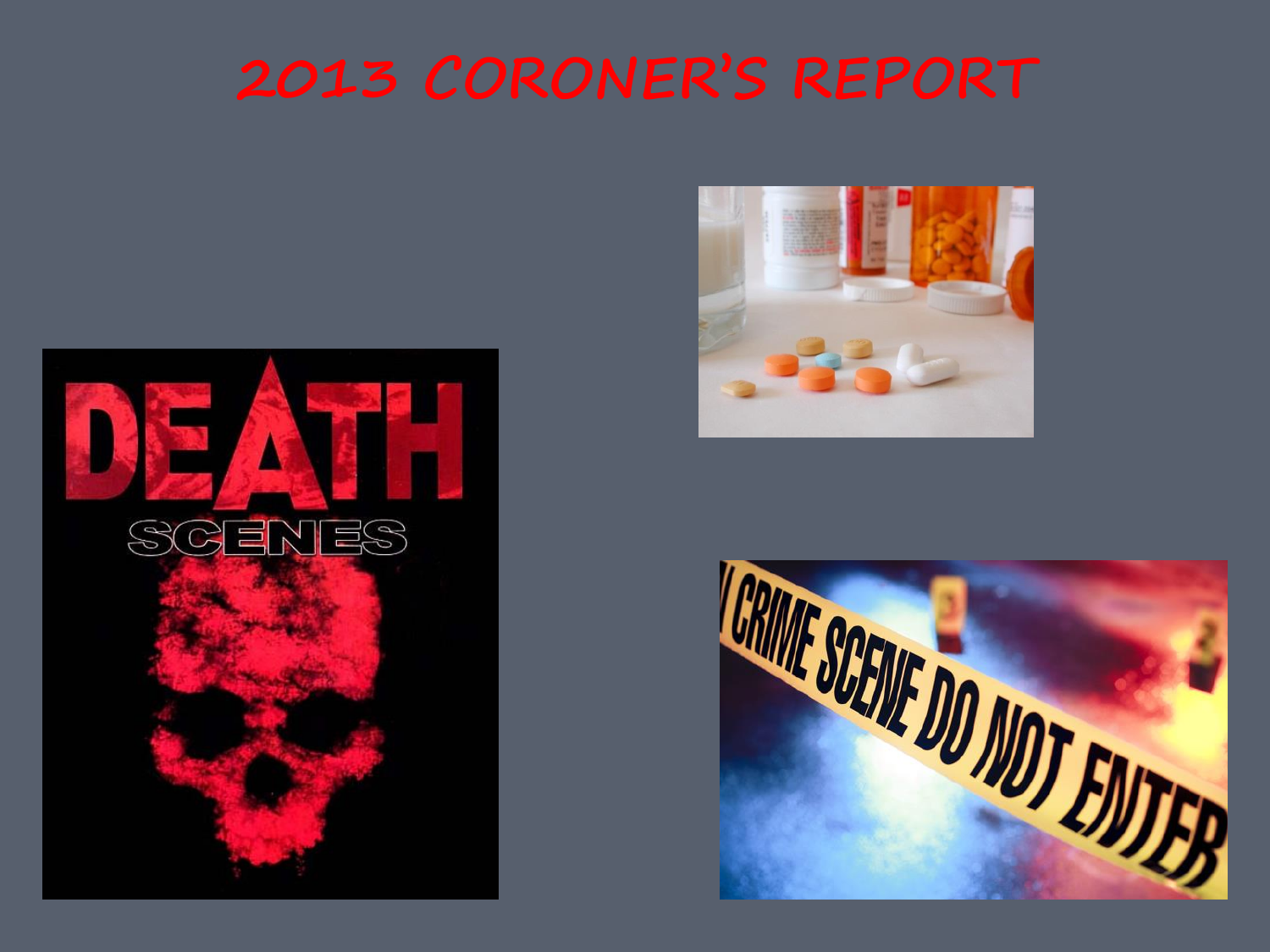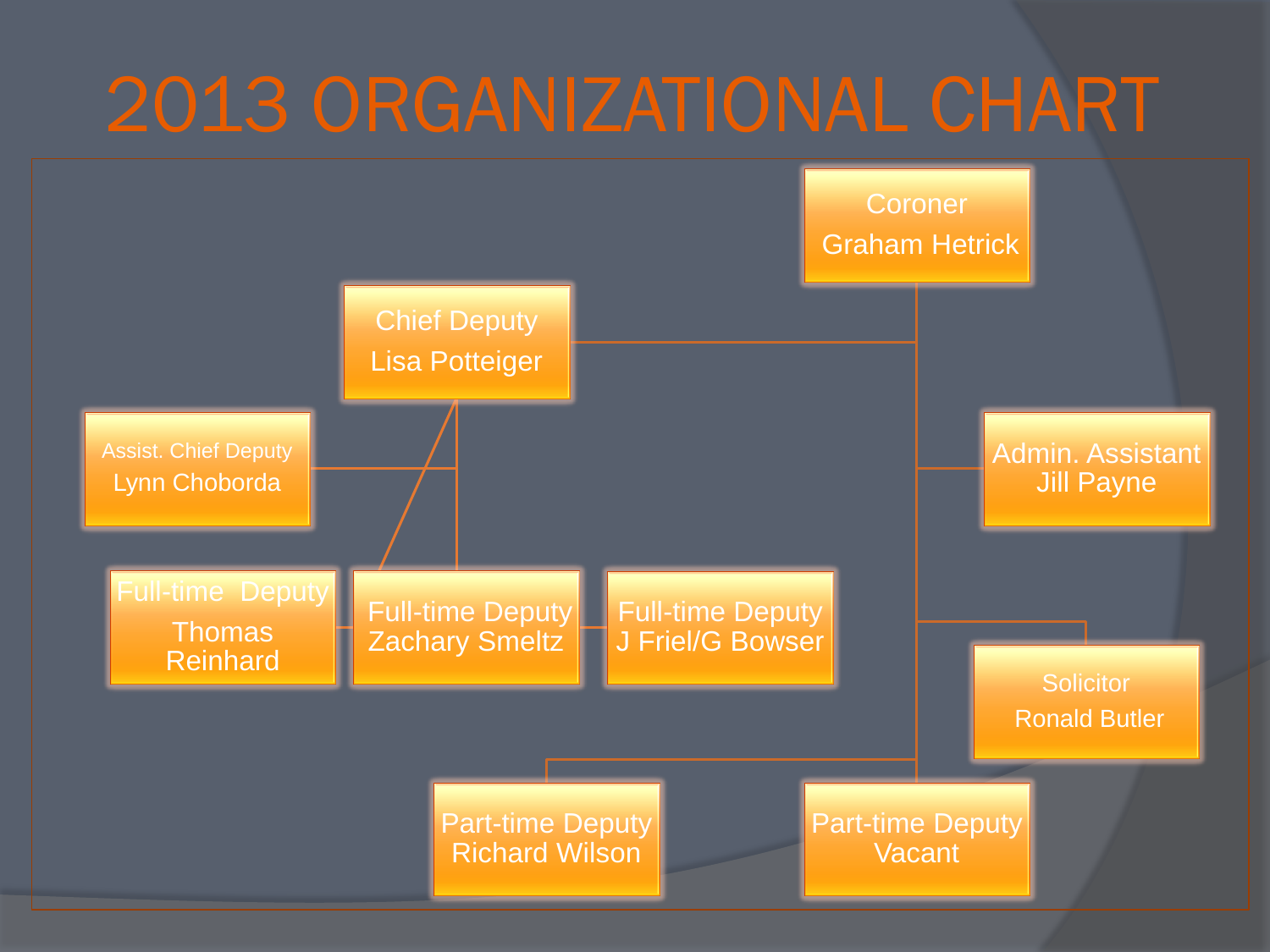## **2013**

There were 794 deaths referred to this office in 2013. In 23% of these deaths, this office released jurisdiction. The remaining 77% required full investigations, and 25% of these investigations required autopsies to determine the causes and manners of death.



**Released Investigated** 

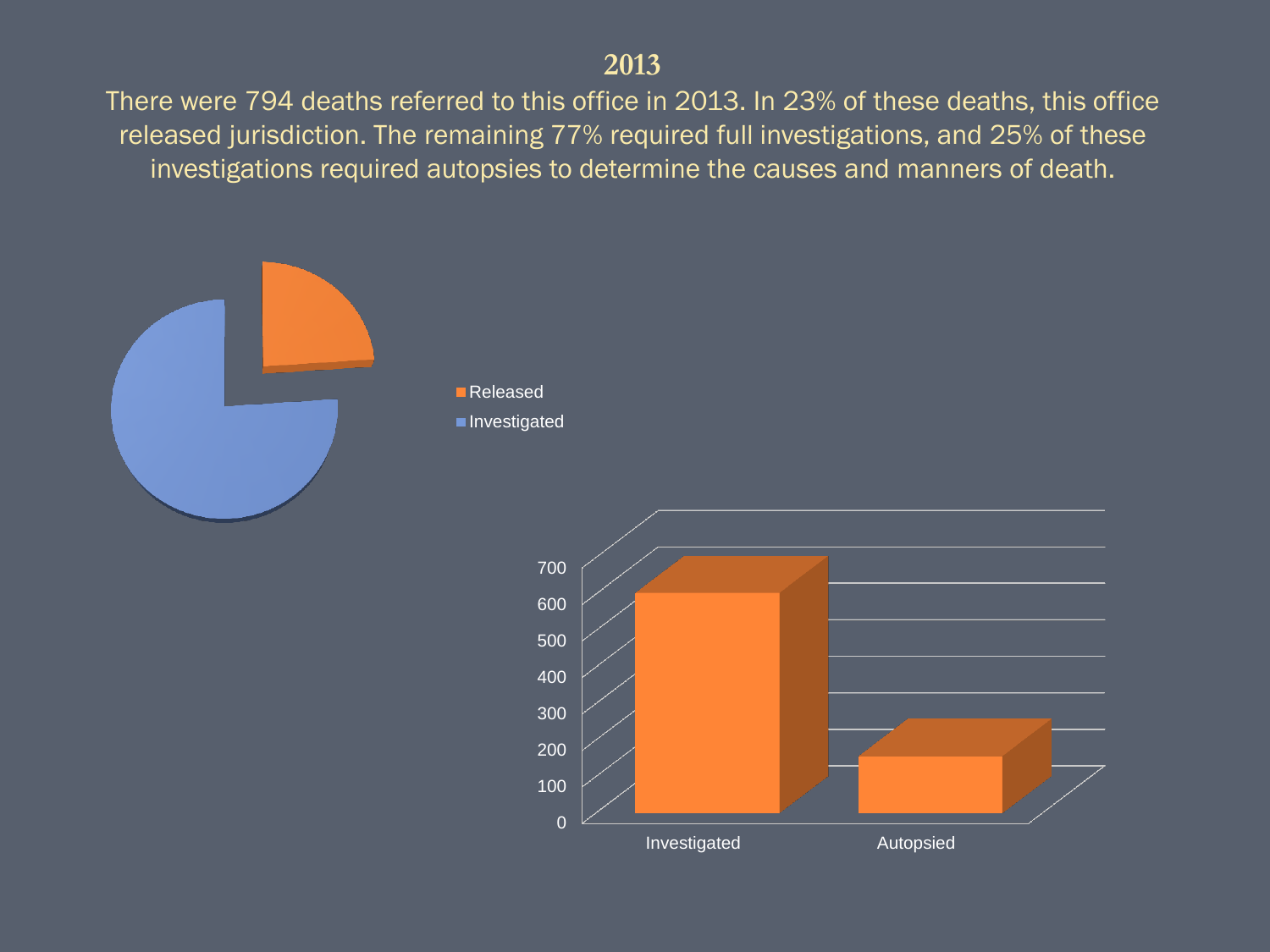The number of natural death investigations accounted for 56% of the total investigations

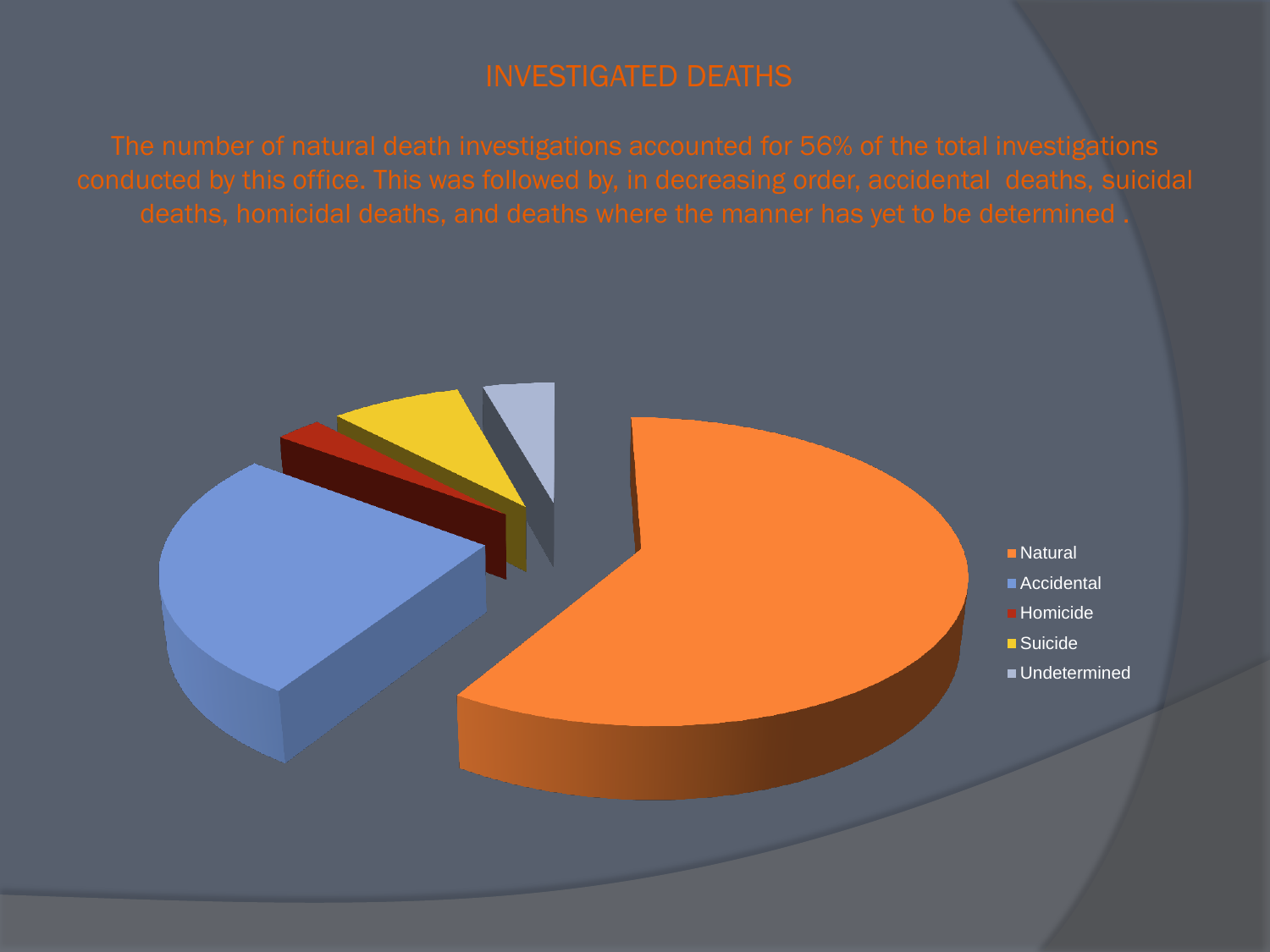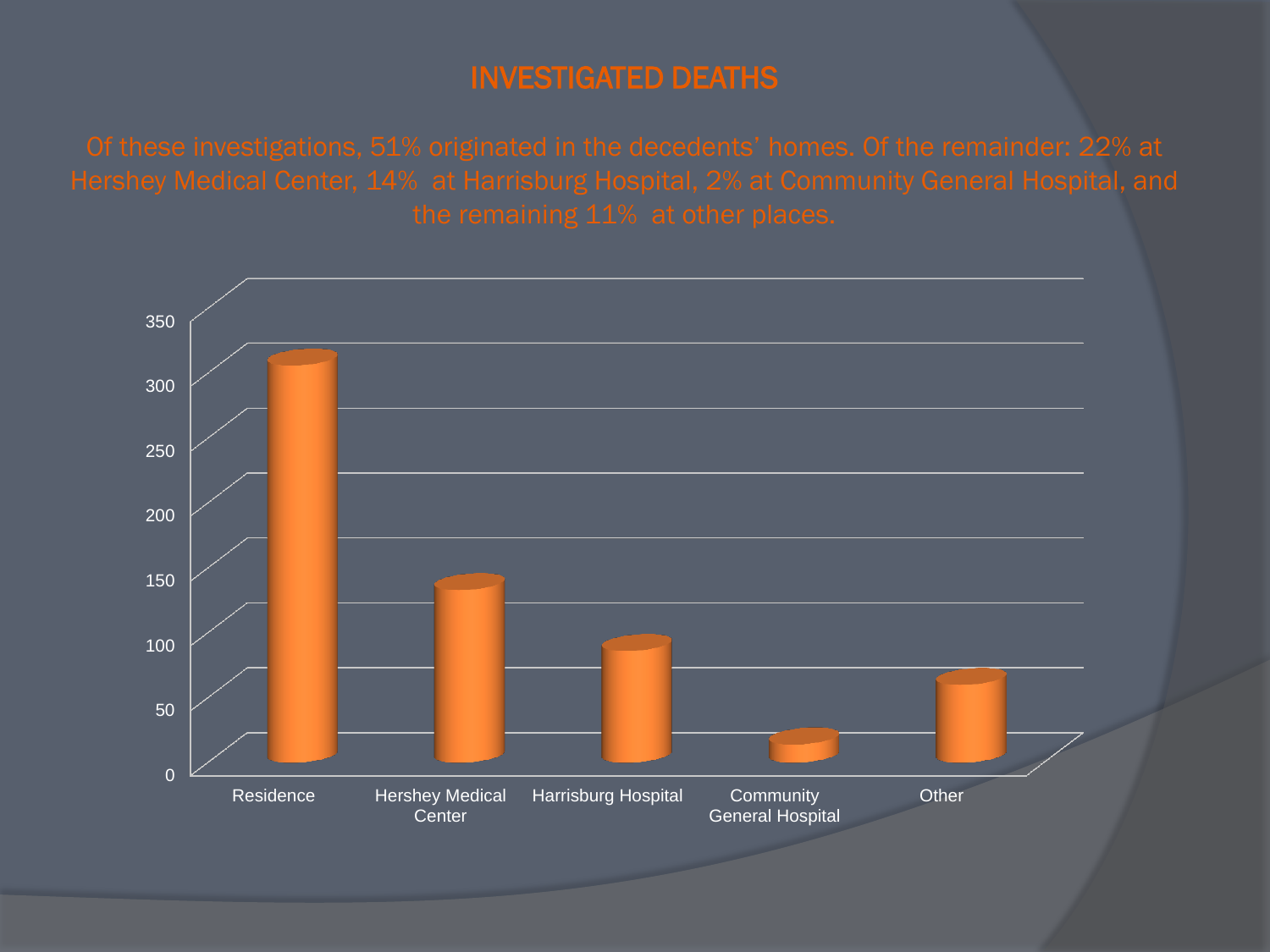There were 341 natural death investigations in 2013, which an increase of approximately 7%

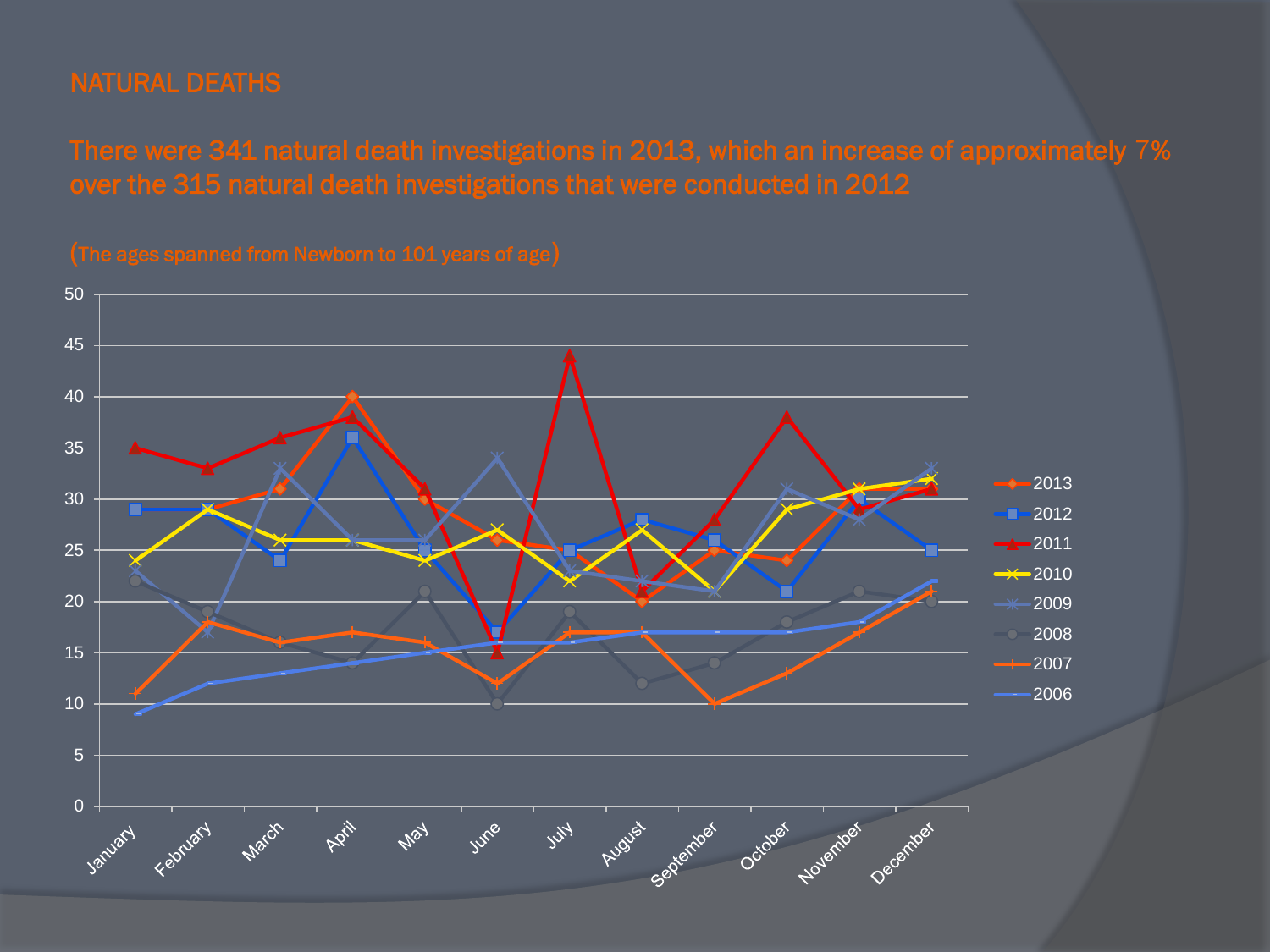Heart and heart related incidents accounted for 69% of the reported natural deaths followed by Pulmonary 11%, Cancer 5% , Renal Disease 3%, and 12% due to other causes.

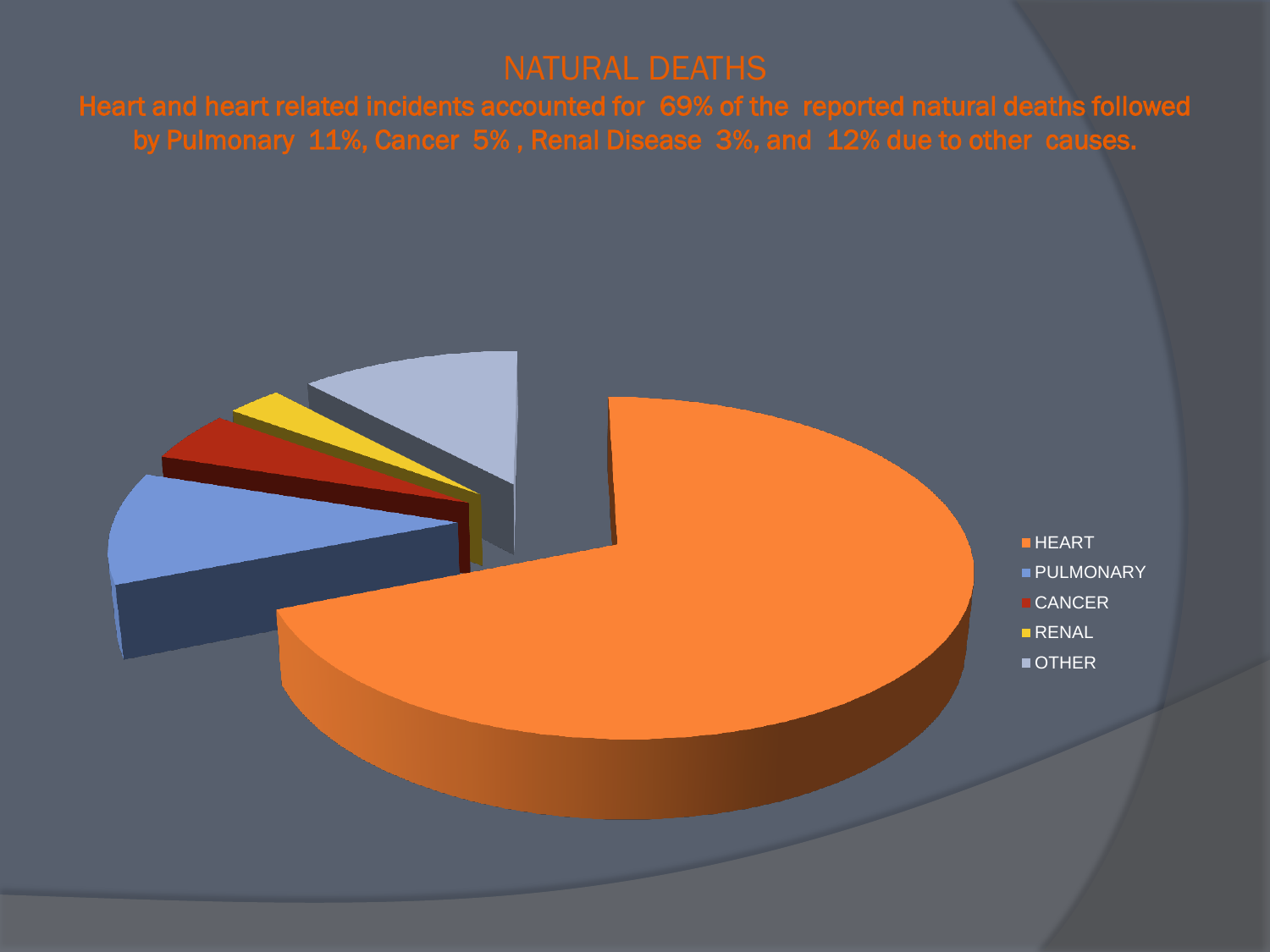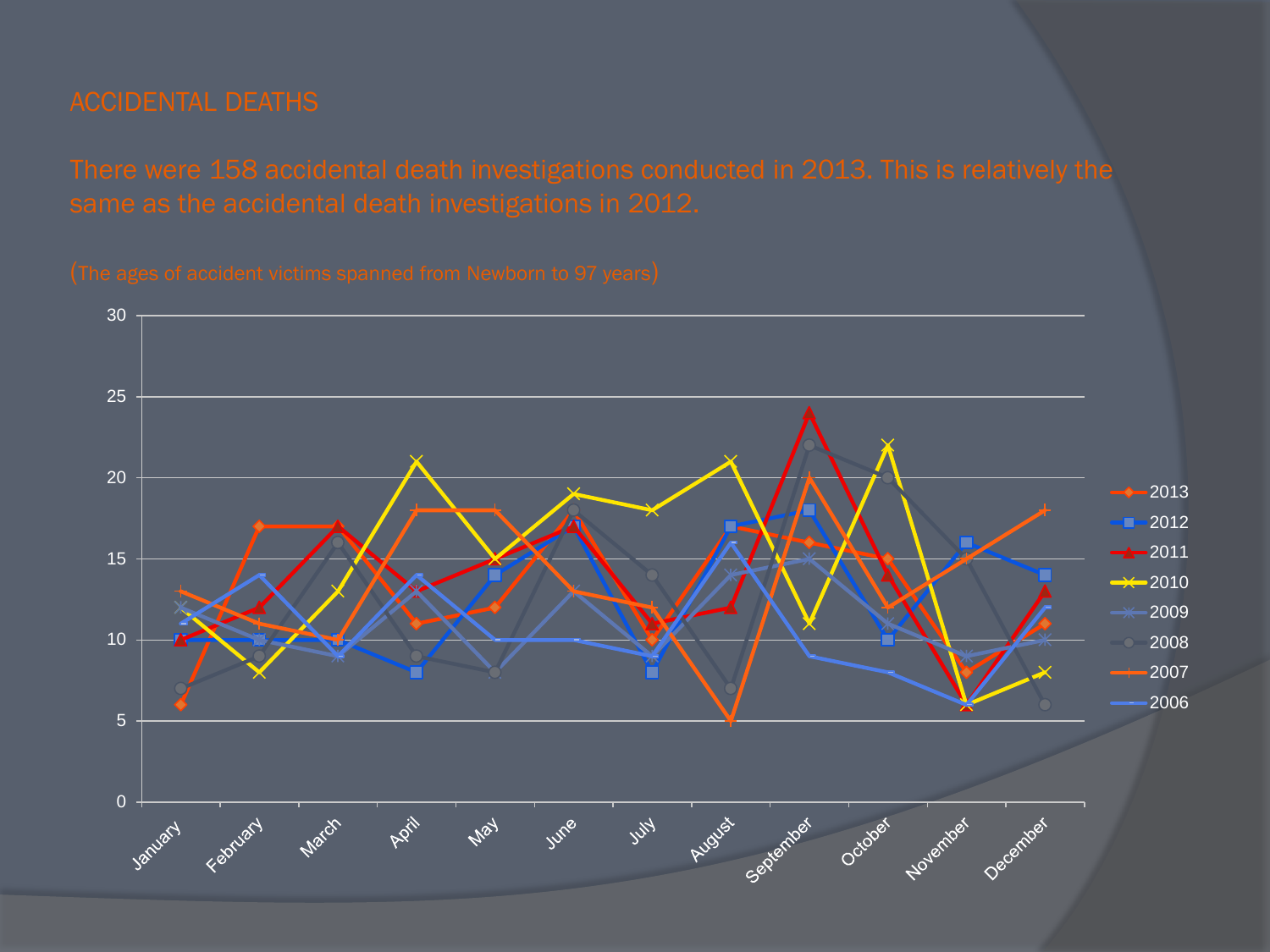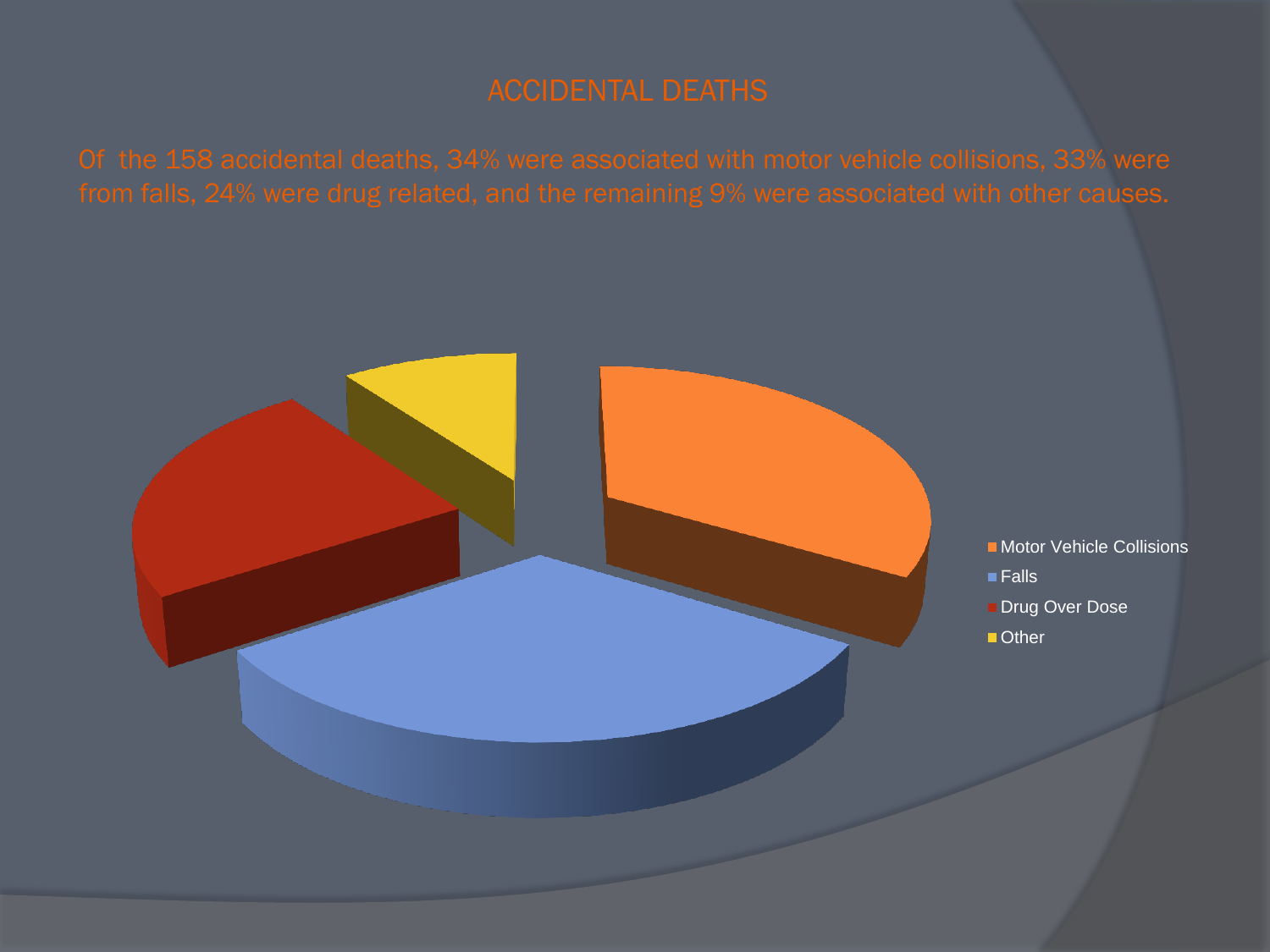There were 53 suicide investigations in 2013. This represented an increase from the 45

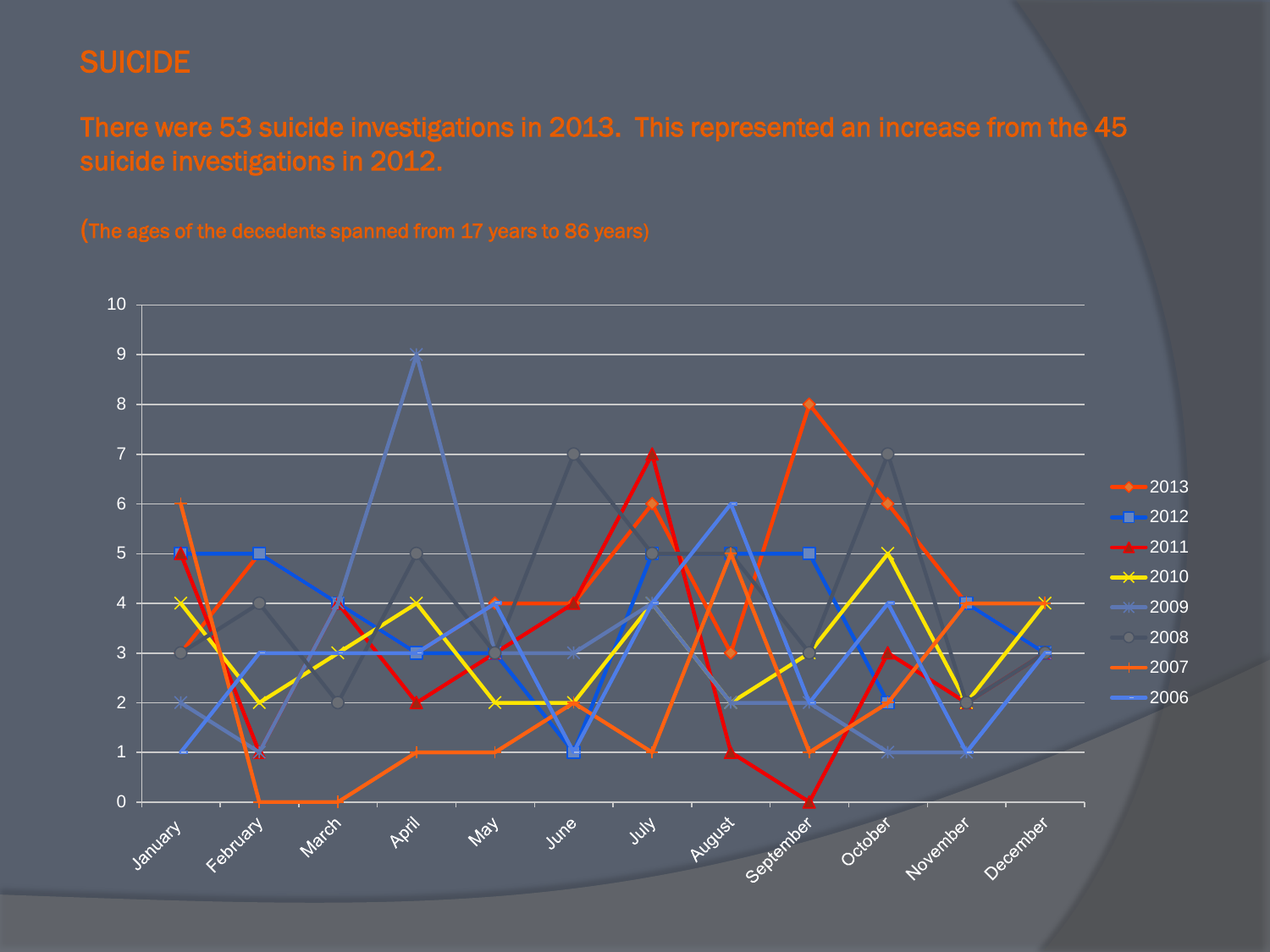

**FIREARMS HANGING DRUG OVERDOSE OTHER**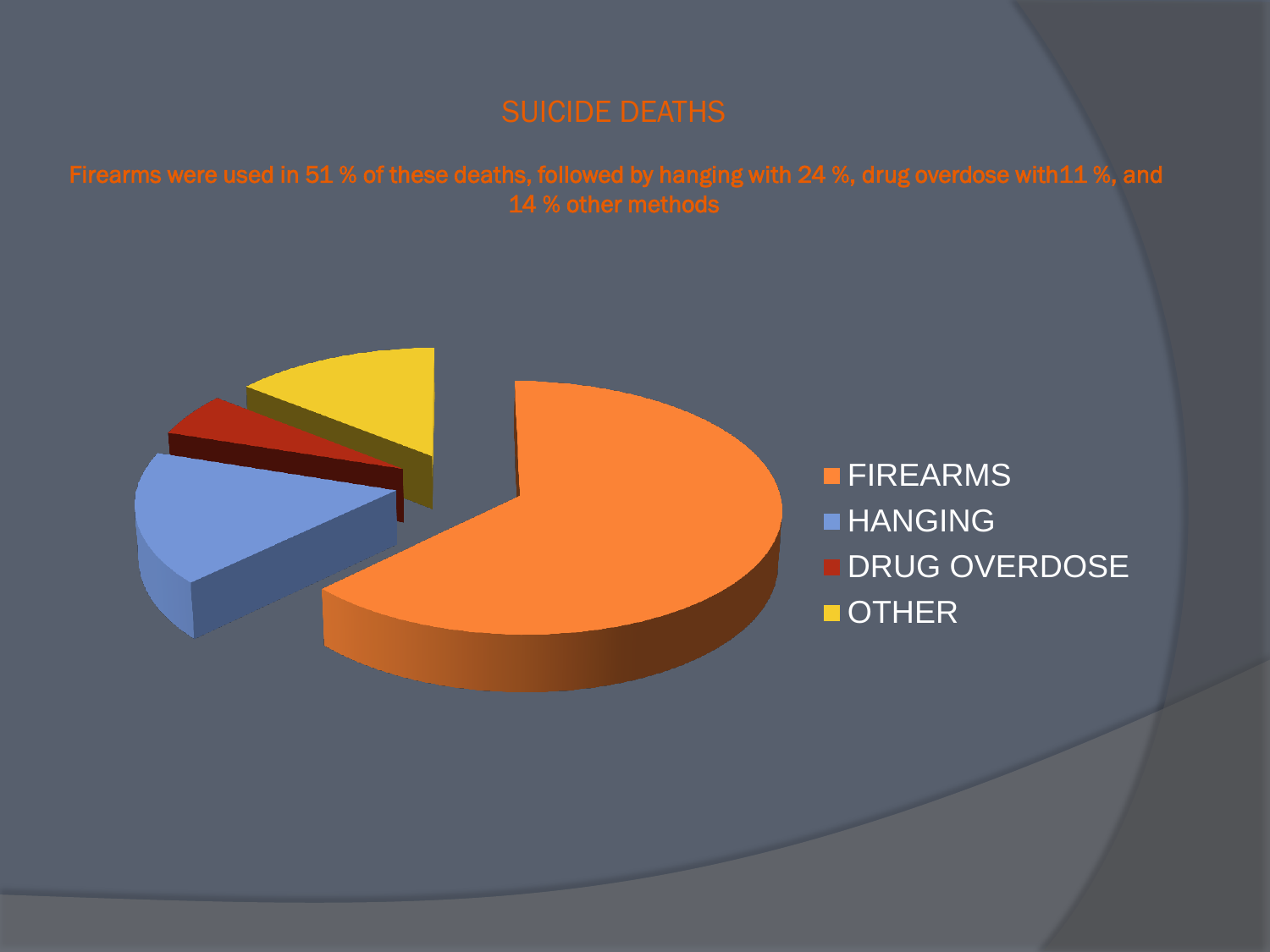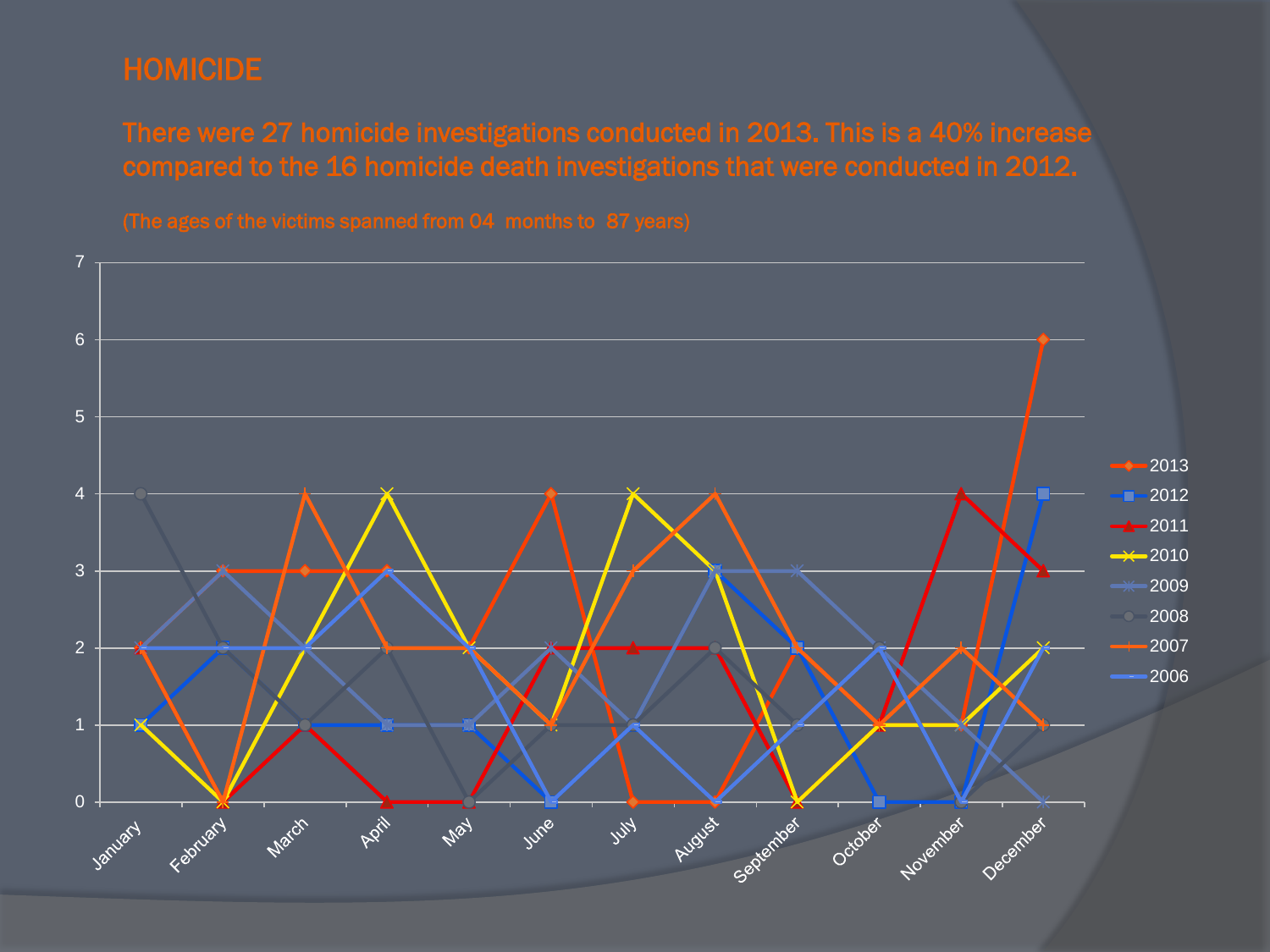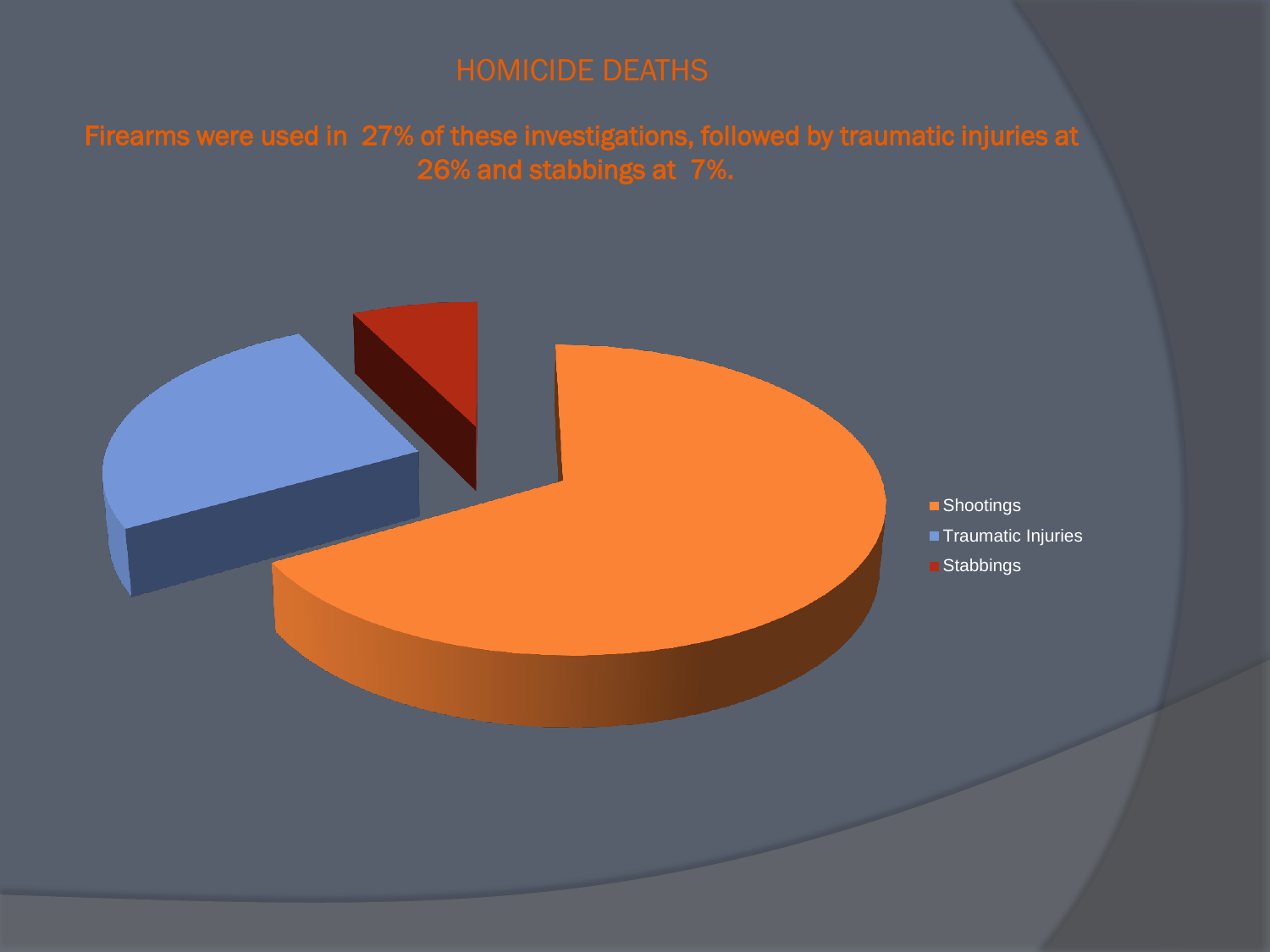![](_page_13_Figure_2.jpeg)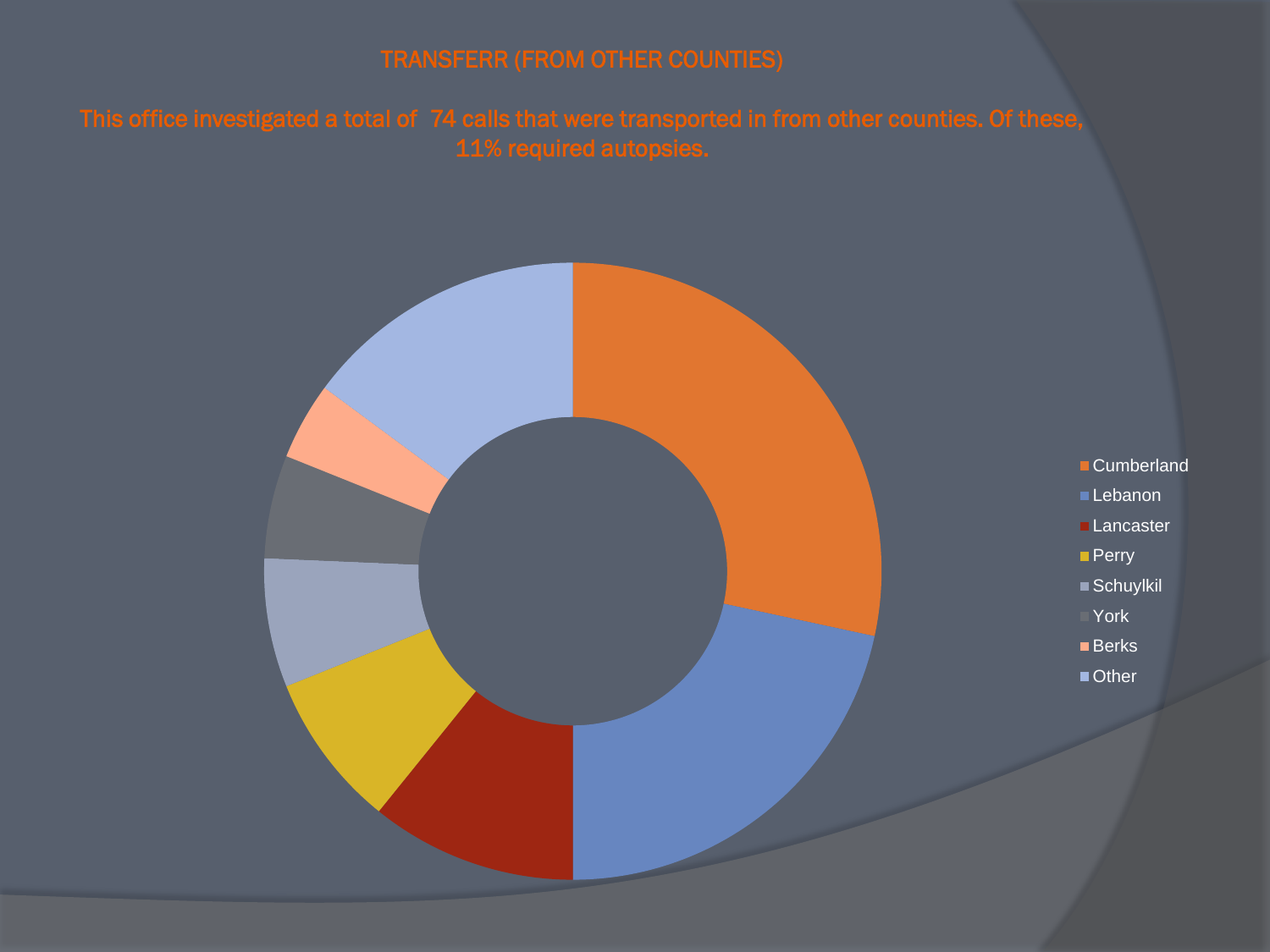![](_page_14_Picture_0.jpeg)

![](_page_14_Figure_1.jpeg)

![](_page_14_Picture_2.jpeg)

![](_page_14_Picture_3.jpeg)

![](_page_14_Figure_4.jpeg)

Image used with<br>permission from<br>Stuart James,<br>February 2007.

![](_page_14_Picture_5.jpeg)

![](_page_14_Picture_6.jpeg)

![](_page_14_Picture_7.jpeg)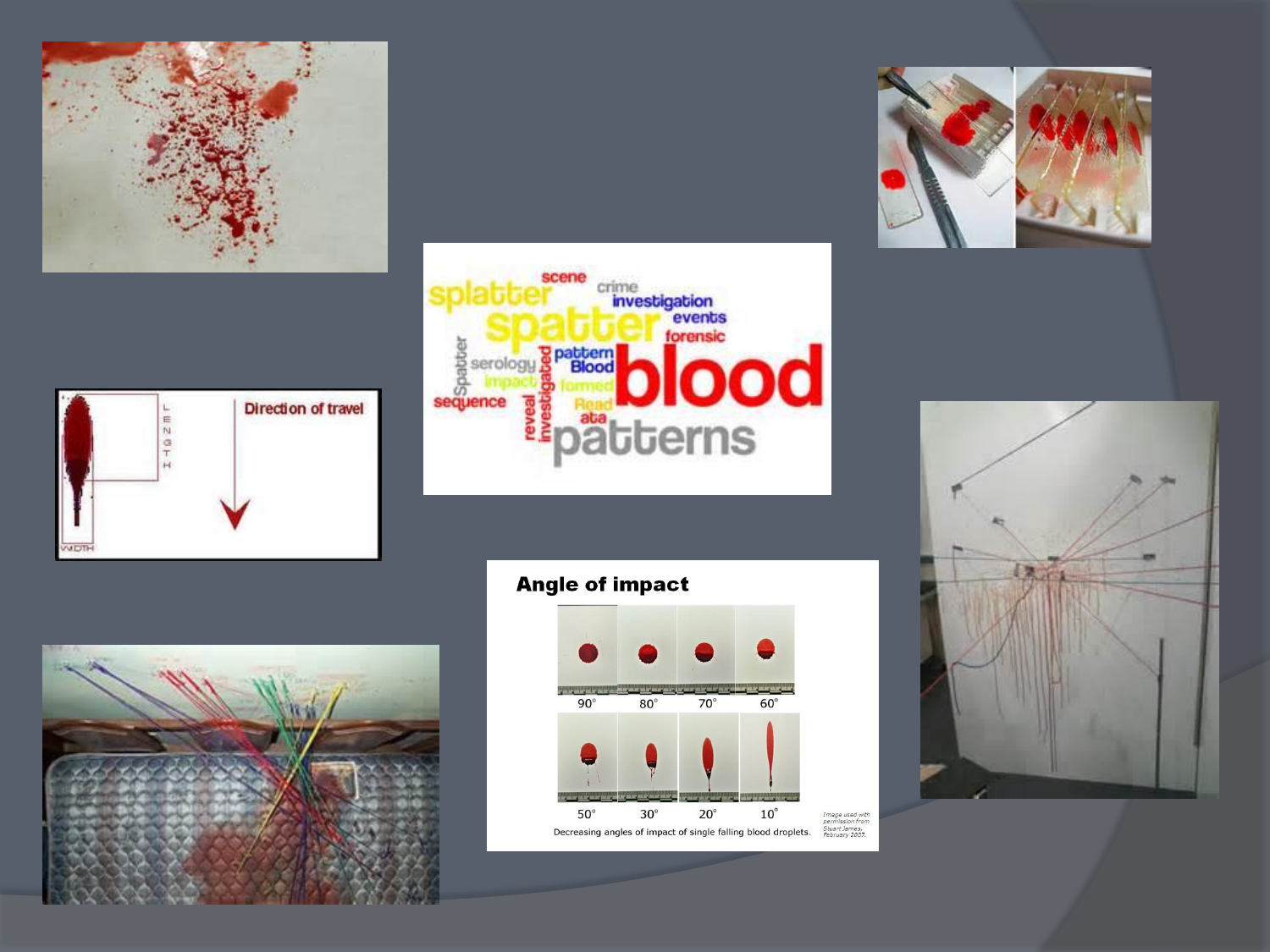![](_page_15_Picture_0.jpeg)

![](_page_15_Picture_1.jpeg)

![](_page_15_Picture_2.jpeg)

![](_page_15_Picture_3.jpeg)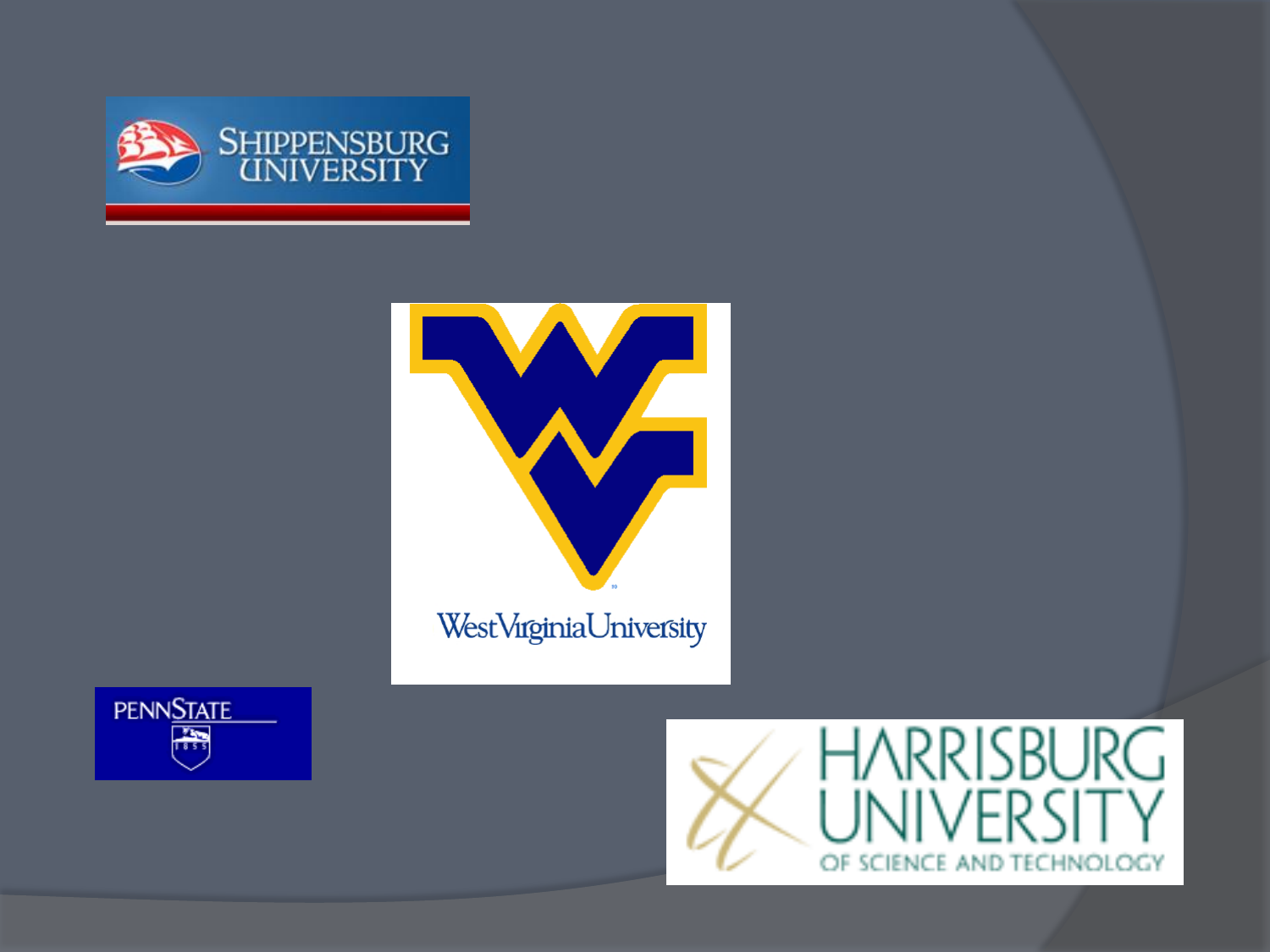# Impr**ovements in Forensic Services and Equipment:**

The addition of the Macroscope which allow for the discovery and documentation of trace evidence. This is evidence that can not easily be seen by the naked eye.

In 2014 we will receive from a Pennsylvania Commission on Crime and Delinquency grant a high performance slide microscope. This enables us to take examination of evidence down to a cellular level within the confines of our forensic lab. We will also have improved lighting in the autopsy suite. We wish to thank the PCCD.

In 2014 we will go to a "Quincy" software system that is web based and will allow us to retrieve information much quicker, in greater detail and from remote locations.